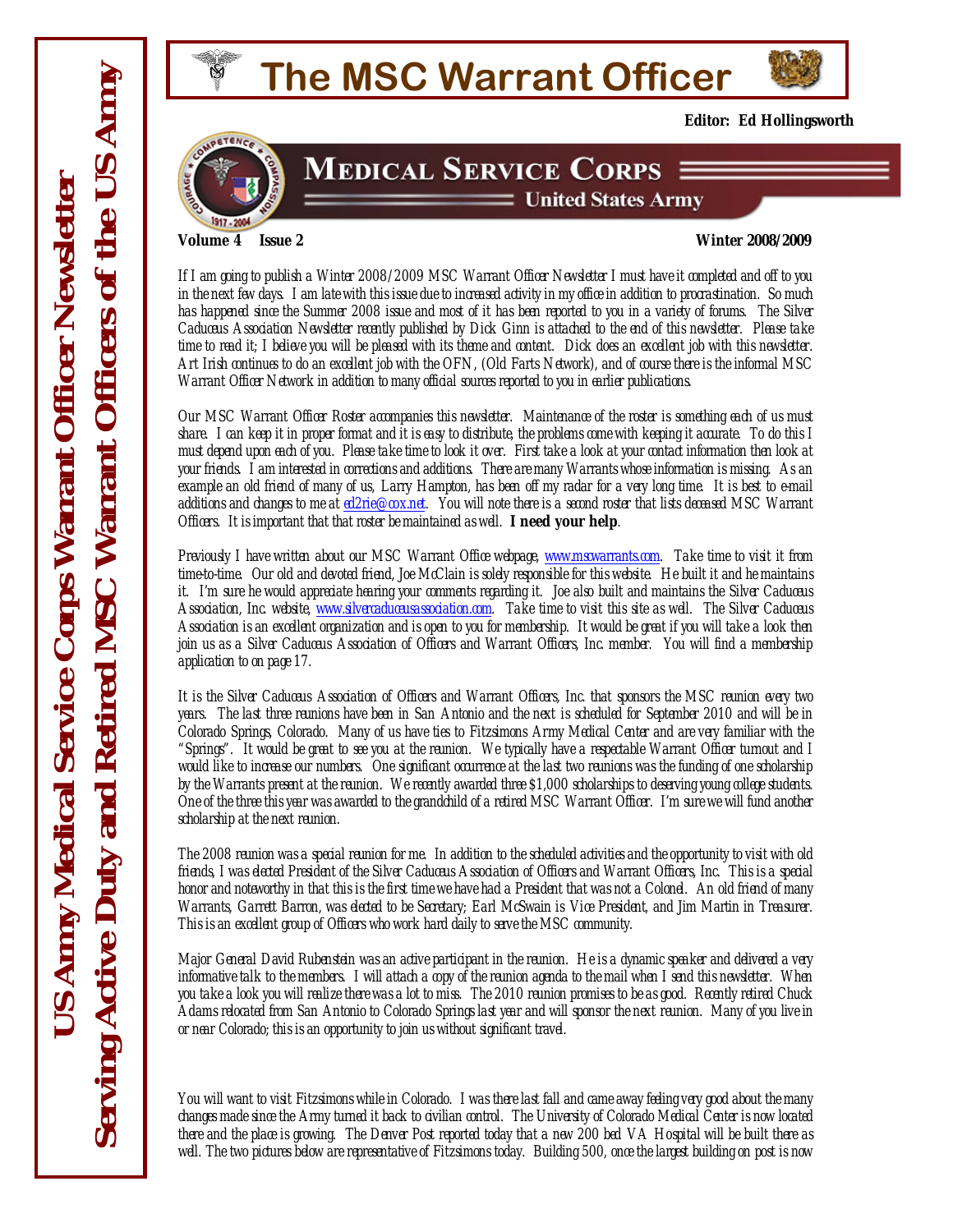*one of the smaller ones. Buildings 604, 605, 606, etc, (our old school house) are now gone as is my Combined Maintenance shop in building 212. I must admit I did have a few sad moments while there but the good work and beauty of the current facility far outweigh that. I am very happy with the changes and proud that Fitz can now be the home of the University Of Colorado Medical Center. I cannot take credit for taking these pictures. They were sent to me by e-mail and have been around for a few months now.* 









*Salutations.* Welcome to **THE SILVER CADUCEUS,** the semi-annual newsletter of the Silver Caduceus Association of Medical Service Corps Officers and Warrant Officers, Inc.

*Table of Contents* 

- Editor's Desk
- Our Officers
- President's Corner
- From the Vice President
- Treasurer's Report
- Joe on the Web
- From the Historian
- Membership and Dues
- 2010 Reunion
- Silver Caduceus Scholarship Fund
- Chaplain's Corner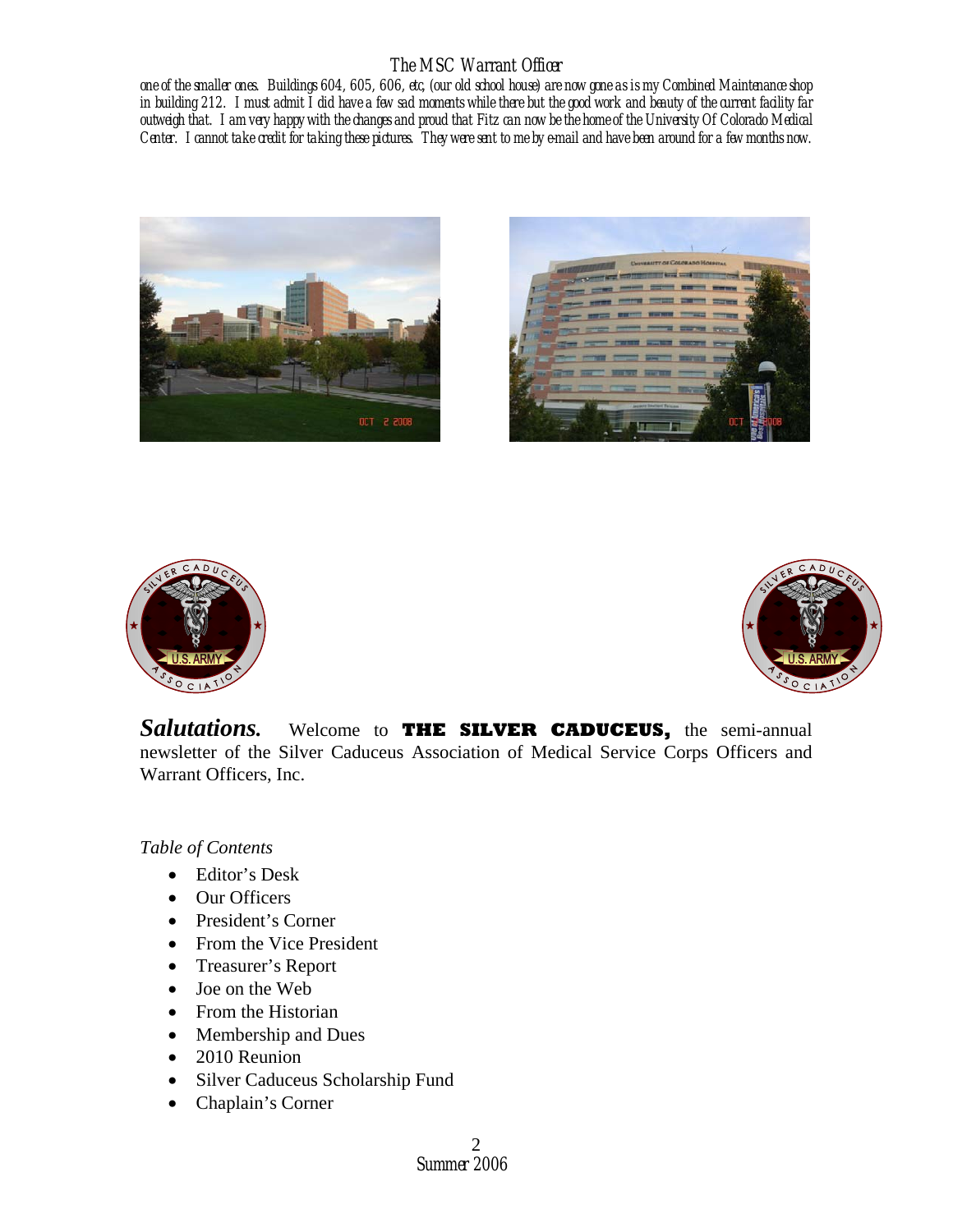- In Memoriam
- Silver Caduceus Association Leaders
- Newsletter Items and Feedback

# *EDITOR'S DESK*

*MSC VISION* The following is the MSC Vision as approved by MG Rubenstein in September 2008.

### **A Cohesive Team of MSC Soldiers, Integral to the AMEDD Mission Relevant to the Transforming Army Excelling in Global Operations**

*TEN THOUSAND MSC s:* 10,000 – yes, that's the number of MSCs in the Army, and the majority is in the Reserve and National Guard. Currently the Active Component represents 47% of the MSC, while the Reserve Component and National Guard accounts for 53 % of the Corps. Of course, this number does not included retired and former Army MSCs.

*FOUR MSC Generals:* A year ago we mentioned that for the first time there

were four MSC general officers in the Army: **MG David A. Rubenstein, BG Sheila** 

**Baxter,** and **BG Keith Gallagher** in the active Component, and **BG David L. Smalley**

in the Reserve Component. BG Baxter retired last summer and is now a seminary student

at the Interdenominational Theological center in Atlanta, Georgia. However, the count is

still four generals, with the selection in October 2008 of **COL(P) John J. Donnelly, III,** 

**USAR**, for brigadier general. At the time of his selection, COL (P) Donnelly was serving as the Deputy Commander for Operations of the  $807<sup>th</sup>$  Medical Deployable Support Command, Seagoville, Texas. Prior to this position, he was commander of the Western Area Medical Readiness Support Group, a headquarters for all USAR AMEDD TDA units in seven western states.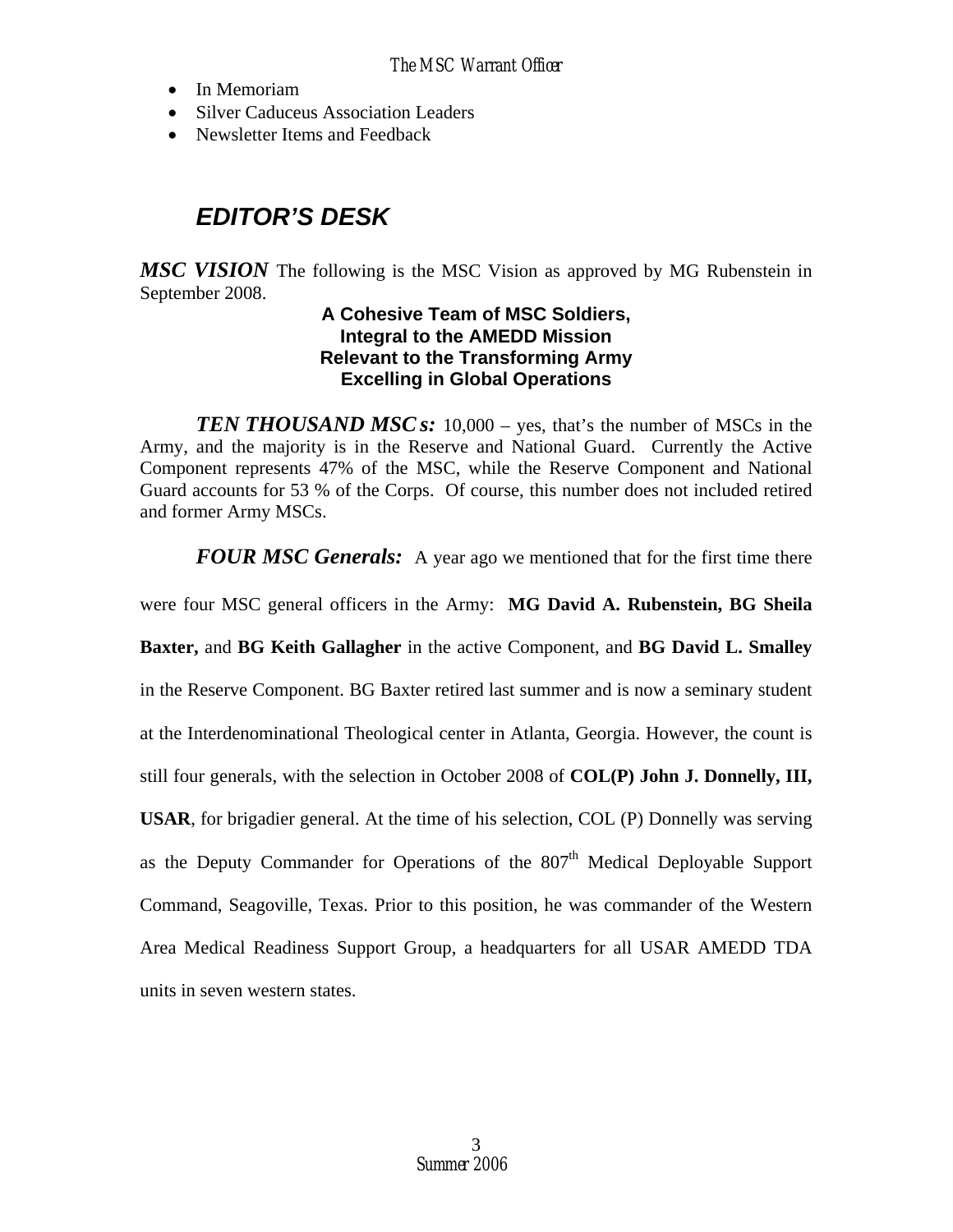COL(P) Connelly, an immunologist, was commissioned in the MSC in 1984. His assignments have included command of the  $379<sup>th</sup>$  Medical Detachment (Blood Bank), Folsom, Pennsylvania, that deployed for Operation Desert Storm in 1989; S2/3 of the  $338<sup>th</sup>$  Medical Group also in Folsom, Pennsylvania; S2 of the  $424<sup>th</sup>$  Medical Logistics Battalion, Pedricktown, New Jersey; XO of the 338<sup>th</sup> Medical Group; and G3 of the 2d Medical Brigade. In 2004 he deployed to Iraq as the 2d Medical Brigade's Chief of Staff. His military education includes the AMEDD basic and advanced officer courses, the U.S. Army Command and General Staff College, and the Army War College.

COL(P) Connelly holds a bachelor's degree in biology and a Ph.D. in immunology from the University of Pennsylvania. His specialty is vaccine research and development, and he is the Senior Director, Department of Immunology and Infectious Diseases, Chrion Vaccines, Chiron Corporation (a subsidiary of Novartis International).

## *REUNION*

Our Reunion last September was spectacular. Hats off to Mike McGinley and his terrific committee. Start planning now to attend our next reunion in September 2010

*IN THIS ISSUE* are a couple of special things:

- Bob Bories' memorial address at the Reunion in September was quite moving. We've included it in Bob's "Chaplain's Corner."
- The Wounded Warrior Program at Fort Sam Houston, headed by Judith Markelz is special. Ed Hollingsworth has forwarded an AP article on this presentation and it is included in this newsletter.

## *OUR OFFICERS*

**Board of Directors:** George Adams, Melinda Deffer, George Hammond, Wendy Martinson, Carroll Ockert, Ernie Sylvester, and George Waters.

## **Elected Officers:**

President, Ed Hollingsworth ed2rie@cox.net Vice President, Earl McSwain [emcswain@satx.rr.com](mailto:emcswain@satx.rr.com) Secretary, Garrett Barron [ed2rie@cox.net](mailto:ed2rie@cox.net) Treasurer, Jim Martin [Ma7422@sbcglobal.net](mailto:Ma7422@sbcglobal.net)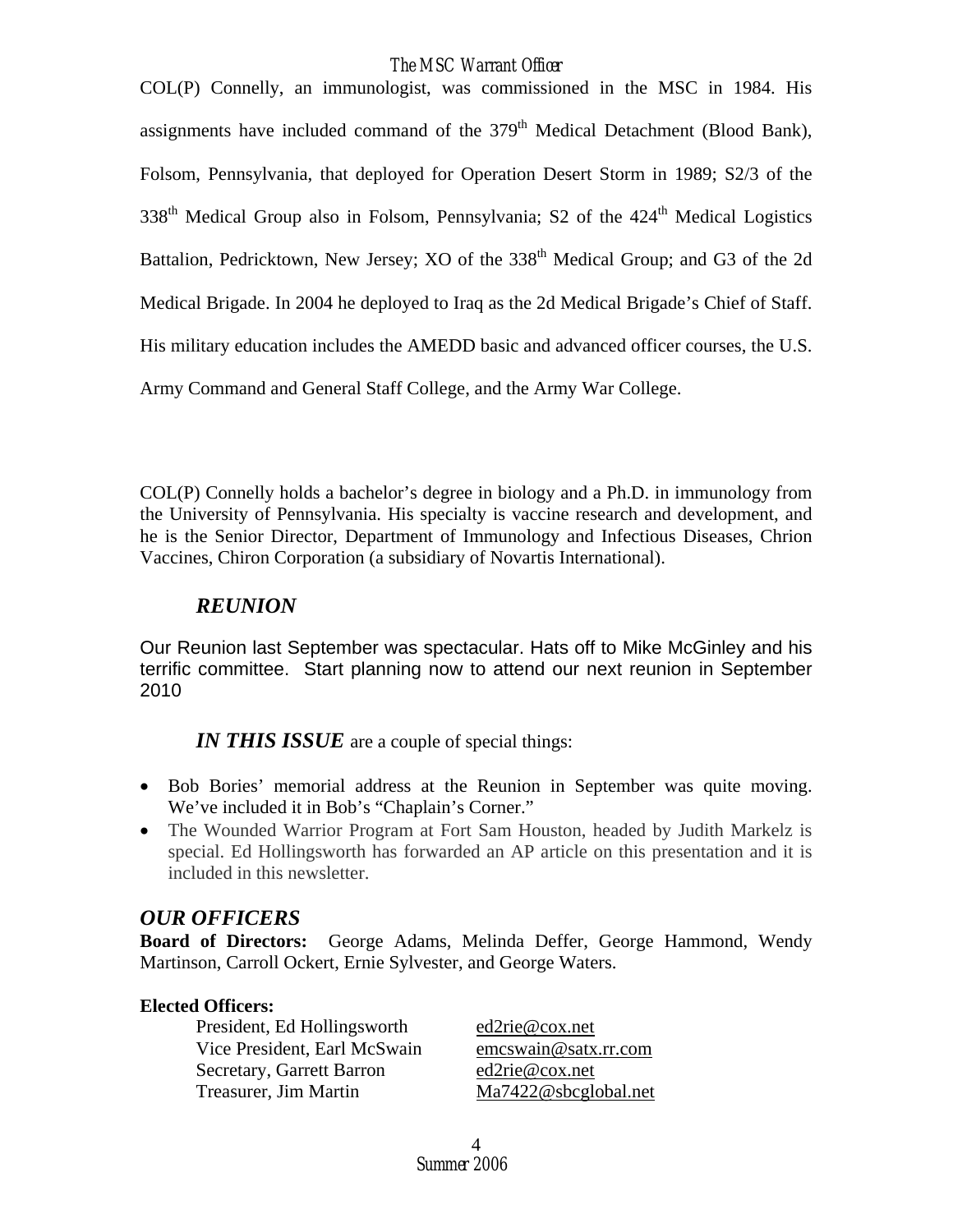### **Appointed Officers:**

Audit, Ken Lingle and Jim Van Straten; Chaplain, Bob Bories; Newsletter Editor and Historian, Dick Ginn; Membership, Jim Whitmire; Reunion 2009, Chuck Adams; Silver Caduceus Scholarship, George Hammond, Ernie Sylvester and Jim Hayes; Webmaster, Joe McClain

# *PRESIDENT'S CORNER*

Dear SCA Member:

If you missed our 2008 reunion in San Antonio, you missed more than the opportunity to meet old friends, swap a few "War Stories", and enjoy excellent food and drink. You missed hearing several dynamic speakers. Each was outstanding and provided current insights into a variety of topics of concern to each of us. Our reunion committee did an outstanding job building an agenda and bringing us these leaders in today's US Army. We will remember those few days and their words for years to come. Speakers included:

- Lieutenant General (Ret.) Ricardo Sanchez who spoke on the Iraq war and lessons learned.
- Major General David Rubenstein who spoke on the status of the Medical Service Corps.
- Major General George Weightman who discussed leadership challenges in Today's AMEDD.
- Colonel (Ret.) Dick Ginn who addressed the launching of a new MSC history project.
- Colonels Casper Jones and Jeff Haun who discussed the challenges of providing medical support for two wars, Iraq and Afghanistan, their similarities and differences.
- Ms. Judith Markelz who delivered a moving talk about the Wounded Warrior program at Fort Sam Houston and chaired a panel of Wounded Warriors. I've included for this newsletter an AP article on the program.

Each speaker was outstanding and left us much better informed. We are indebted to them for taking time to be with us and to share this valuable information.

There are hard-working MSC officers who deserve our recognition and appreciation for the effort and leadership they have contributed the past two years. Among these are: The Board of Directors George Krueger, President Earl and Betty McSwain, Vice President Jim Martin, Treasurer Ken Lingle and Jim Van Straten, Audit Bob Bories, Chaplain Dick Ginn, Editor/Historian Jim Whitmire, Membership Jim Van Straten, Nominating George Hammond, Ernie Sylvester, and Jim Hayes Scholarship

> *Summer 2006*  5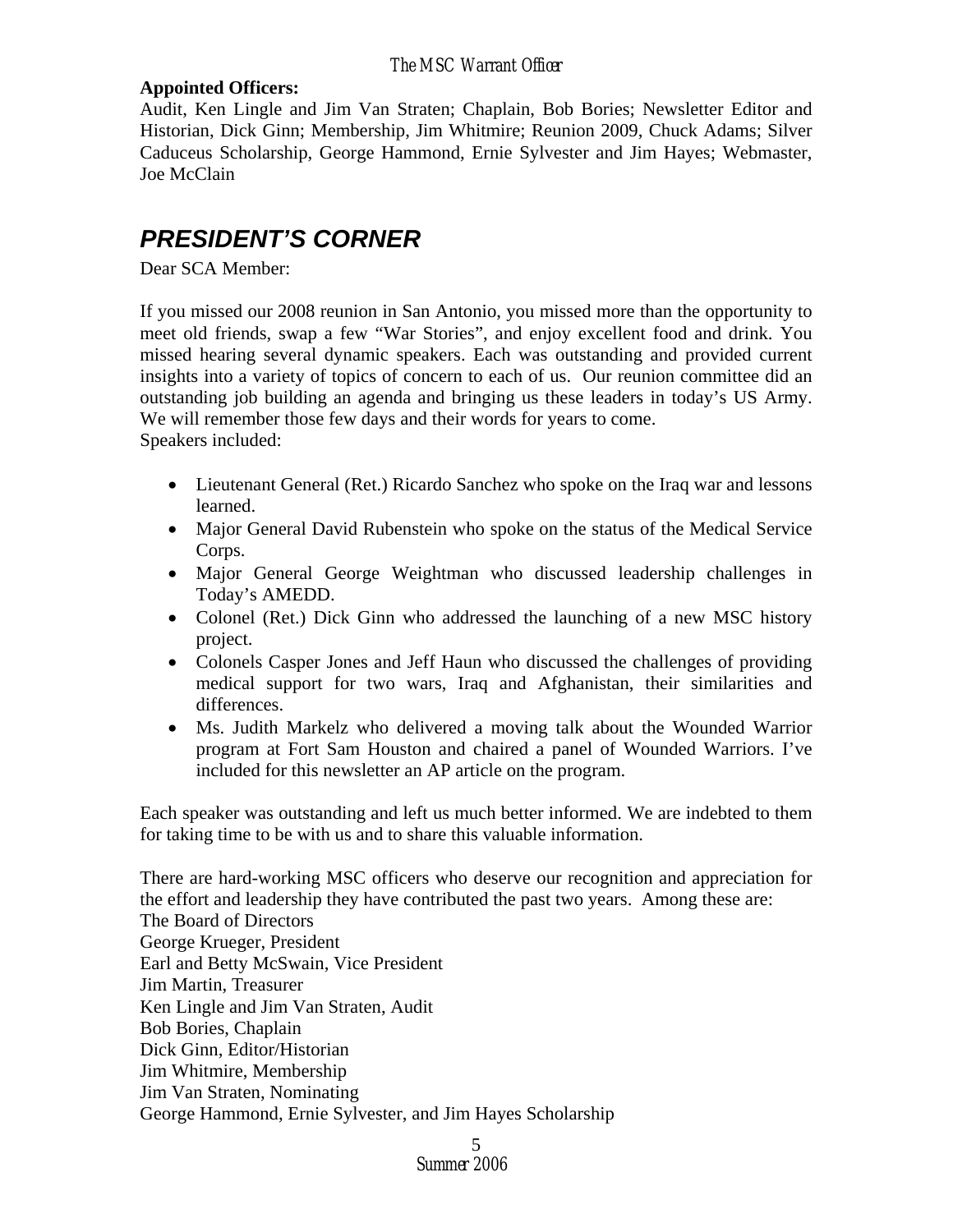George Waters, Articles and Bylaw Review Joe McClain, Webmaster and Mary Svetlik, Assistant Webmaster

And it is not possible to say too much about the outstanding job Mike McGinley and the Reunion Committee did with the 2008 reunion. I would like to extend a special **Thank You** to each of you. Your work and efforts are appreciated.

Our membership stands at approximately 300 members, 76 of whom are Lifetime Members. If an organization such as ours is to survive, it must grow. Maintaining the status quo is the fast lane to failure. We must grow to survive. I am requesting that each of you take a few minutes to speak with an old friend who has not joined our organization. Many times the knowledge that so many respected and admired officers are members can make the difference. When speaking to your friends, sell our Silver Caduceus Association. Don't forget to discuss our scholarship program, reunions, newsletters, and the opportunity to renew old friendships.

The evening of the reunion banquet, ten officers donated \$100 each to our scholarship fund. This was an easy and painless way for our Association to award one more \$1,000 scholarship to a deserving student. Receipt of one of our scholarships can make a significant difference to a young scholar. The monetary advantage is apparent, but there is also the knowledge that the student is deemed worthy of the award by an unbiased committee. Such knowledge can be a major contributor to the student's confidence and eventual academic success. The 2008 holiday season has passed and we have welcomed a new year. Why not start things off with a contribution to the scholarship fund? The good feeling you gain from the donation will equal the good feeling the recipient will experience.

We have selected Colorado Springs as the location for the 2010 reunion. Colonel Chuck Adams has volunteered to sponsor the reunion. We are fortunate that Chuck and his wife, Wendy, are willing to contribute so much energy and time to the reunion. Wendy has extensive experience with event planning, so I'm sure this will be another reunion we will remember for years to come. If you live in Colorado and are willing to help, contact either Chuck or me, and we will put you to work.

Many of you served at Fort Carson or Fitzsimons Army Medical Center. This is an excellent opportunity to revisit the places that provide so many of your military memories. I encourage you to attend the 2010 reunion and to take time to visit Fitz. You will be amazed and pleased with the many changes since the property was returned to civilian control. Often we feel sad that a military installation is lost from the inventory. I believe this may be the exception. The University of Colorado has made so many good changes, and more are coming. I visited there recently and was amazed and pleased at the changes.

Sincerely, Ed Hollingsworth President, SCA [ed2rie@cox.net](mailto:ed2rie@cox.net)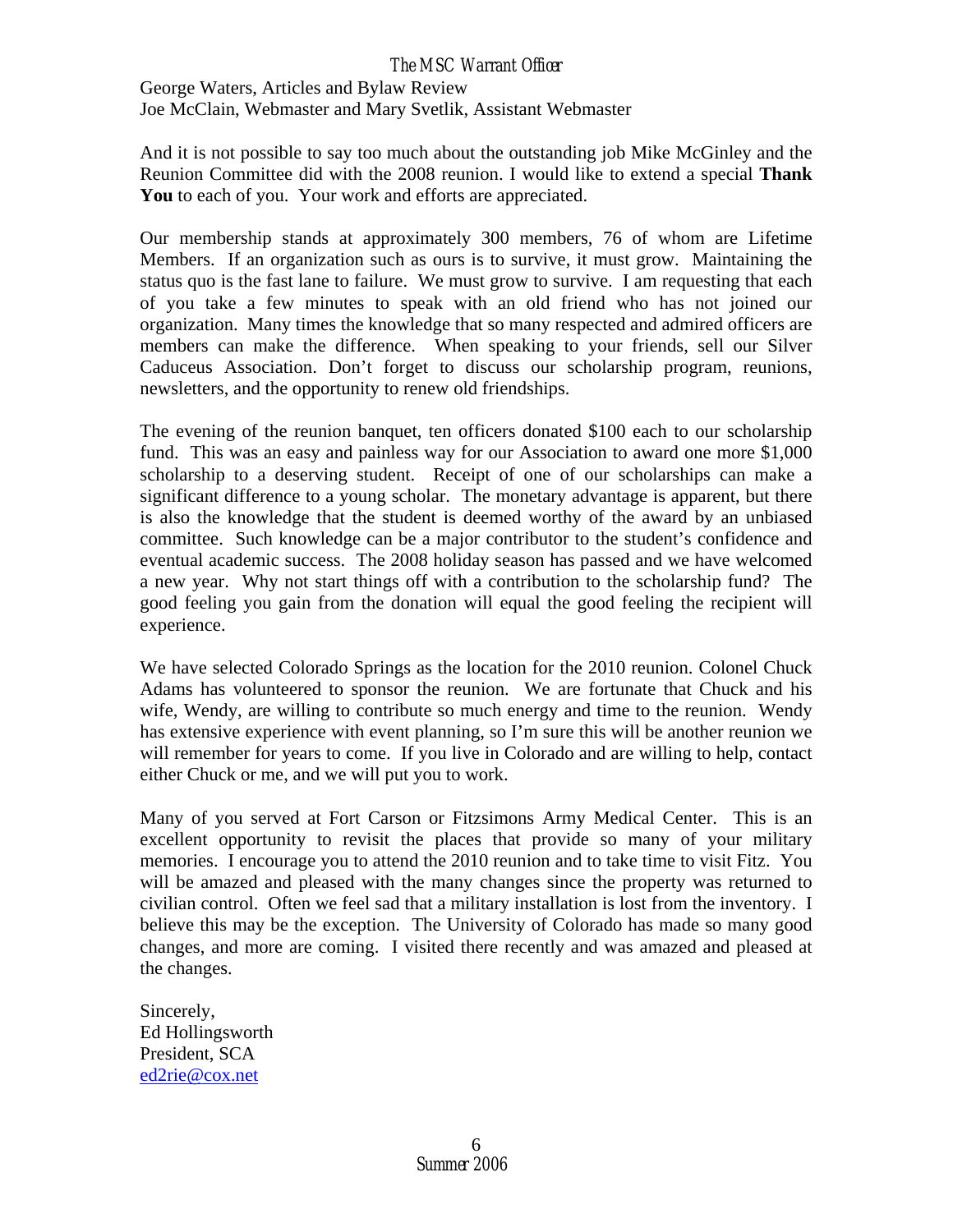# *WOUNDED WARRIOR PROGRAM AT FORT SAM HOUSTON*

At the reunion, Judith Markelz gave a highly enthusiastic presentation on the Warrior and Family Support Center, located across the street from Brooke Army Medical Center. The following article describes this wonderful facility.

## **\$5M Oasis for War Wounded to Open at Texas Base**

 **By MICHELLE ROBERTS - Associated Press | Thursday, November 27, 2008** 

SAN ANTONIO relied on volunteers for years to help the war wounded and their families. They've brought meals, DVDs, event tickets and an endless supply of cookies to help comfort those whose lives were upended suddenly by a bomb or a bullet.

So when new volunteer Les Huffman arrived in January 2007 at the chaotic 1,000-square-foot room used for the Warrior and Family Support Center and asked what Markelz needed, the program manager said a new video game system.

But Huffman, the president of a small commercial development firm, wanted to do more. When Markelz conceded she could use a little more room, that's what she got: a \$5 million building funded by private donations and designed like a house, with a therapeutic garden, classroom, video game room and kitchen.

"I asked for an Xbox 360 and I got a 12,500 square-foot building," she said with a laugh. "Nice trade-off."

Markelz gets the keys to the place at Fort Sam Houston on Monday. It will be the first center of its kind built on an Army post.

The original support center opened five years ago and was expected to offer a couple of activities a month and provide a place for the wounded so they wouldn't stay in their cramped barracks all the time.

But as the fighting in Iraq and Afghanistan dragged on, the number of severely wounded service members grew. Brooke Army Medical Center at Fort Sam has the Army's only burn unit and a large amputee rehabilitation program, meaning many of the wounded are there for the long haul.

Their family members ---- usually wives or mothers ---- often drop everything when they get the call that their spouse or child is wounded and arrive in San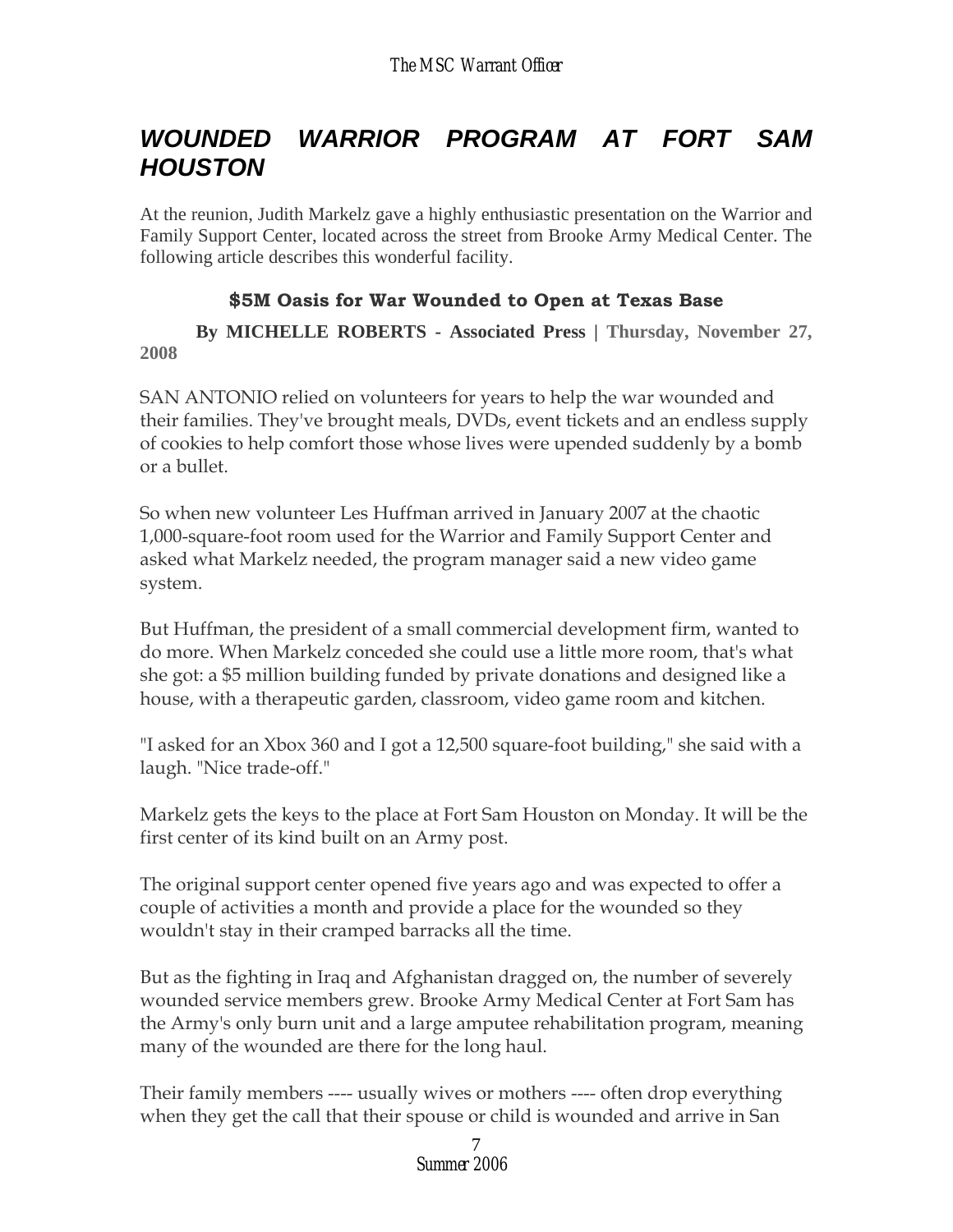Antonio overwhelmed. They forget diapers for their infants, don't have more than a couple changes of clothes and don't have a way of getting around the city.

"I had a lady get off the plane with two left shoes," Markelz said. "When you get that phone call, rational is not what you are."

After the immediate panic, the families have other needs. Sometimes, spouses need education or job skills, and they often need the diversion of crafts, meals and outings, Markelz said.

The 59-year-old retired teacher and her three-member staff work with volunteers to provide all that in the overflowing conference room of a Fort Sam hotel. They've logged 264,000 visits from service members and their relatives in the last five years.

The new building will let the staff and families do things the cramped room didn't allow.

Families will be able to cook in the large kitchen. A barbecue pavilion sits near a garden built for relaxation and therapy. A classroom will offer graduation equivalency diploma classes and other skills. A high-end game room designed by some of the wounded servicemen will have video game tournaments and movie nights.

A soaring 18-foot metal sculpture of butterflies ---- a symbol of hope that a group of the burn center mothers adopted ---- swirls over the fireplace; it was designed by one of the wounded soldiers.

"It doesn't look like anything the Army has ever built," Markelz said.

Cash donations to the Returning Heroes Home, the nonprofit that Huffman Developments set up for the project, were supplemented by subcontractors eager to give their time and by suppliers willing to give materials for free or at steep discounts.

"Whenever we've needed anything, things have just come together," said Beverly Lamoureux, the Huffman Developments executive vice president who helped oversee the design and building of the new center.

Huffman, a local developer with 10 employees, mostly builds medical and dental offices. It had never built for the Army before and wanted the center to feel like a lodge, with a limestone facade and rustic Lone Star-themed fixtures.

But the support center also had to comply with Army building codes, so blast resistant windows were installed, energy efficiency rules were followed and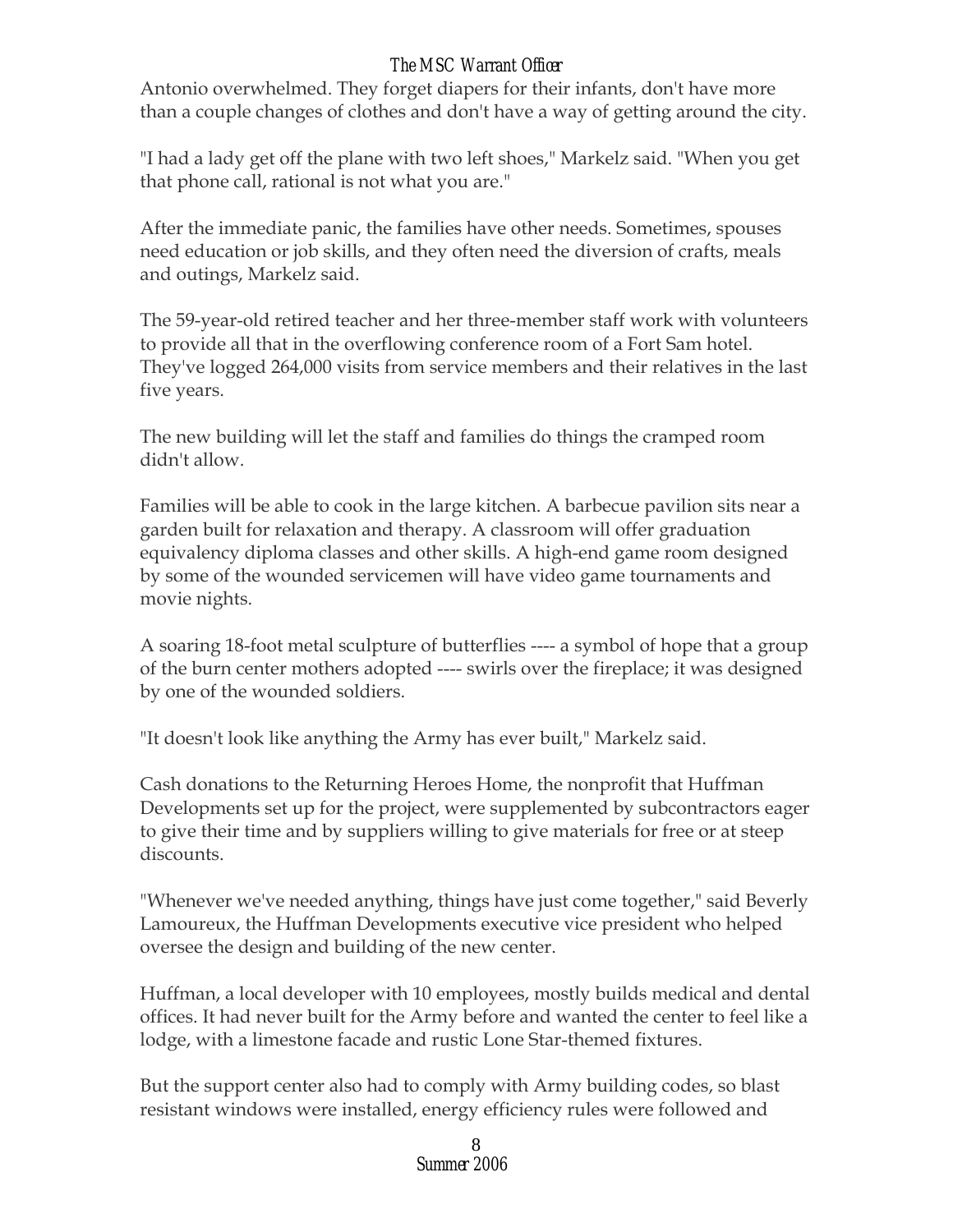reclaimed beams from a Naval base were used, Lamoureux said.

"It's just our way to say thank you," she said. "I don't think there will be a project I'll ever be involved in that will mean as much to me."

Huffman and the Returning Heroes Home just got permission from the Army to do more. Seven acres off the back of the garden will be developed into a park, with an amphitheater and barbecue areas. It'll also include trails that therapists can use to work with new prosthetic wearers and other wounded service members.

Markelz wants to move into the new building before the holidays. A Jewish group will provide a big Christmas dinner, as it does every year for the wounded and their families who can't go elsewhere. The staff and volunteers will make sure the wounded service members, especially the ones here without family, get gifts and a sense of family.

"I can guarantee: Yes, Virginia, there is a Santa Claus," Markelz said, borrowing a line from the famous 1897 New York Sun editorial. "That much I have learned."

# *FROM THE VICE PRESIDENT*

Several years back in the infancy of the MSC Network, Betty and I had assumed the duties of Secretary and Membership. Things were going well and we thought that setting a goal of 500 members would be reasonable Today we have close to 300 members of which approximately eighty are Lifetime members. There are untold numbers of retired or former MSCs who should be encouraged to join us. Once we reach a membership of 500 we can consider advertising our SCA as the NATIONAL MSC ORGANIZATION.

We welcome any suggestions you would have regarding increasing our membership. We have a very viable website that provides information regarding our association and any interested person is welcome to view information therein.

As you know we are incorporated as the Silver Caduceus Association of MSC Officers and Warrant Officers, Inc. We are a 501 (c)(19) organization and the IRS identifies us as a "Post or Organization of Past or Present Members of the Armed Forces" , and as such, donations made to our Scholarship Program are tax exempt. This program has received good participation in awarding a total of eight \$1,000 scholarships to deserving relatives of SCA members.

Jim Whitmire, Chairman of the Membership Committee, needs your help. He plans on asking SCA members in certain parts of the country to act as extended members of the committee. Any suggestions should be sent to Jim at [jmcwhit@earthlink.net](mailto:jmcwhit@earthlink.net)

We have just completed a most successful reunion chaired by Mike McGinley. The next reunion is scheduled for 2010 will be chaired by Chuck Adams in Colorado Springs, Colorado; Plan now for a great reunion and a great place to visit.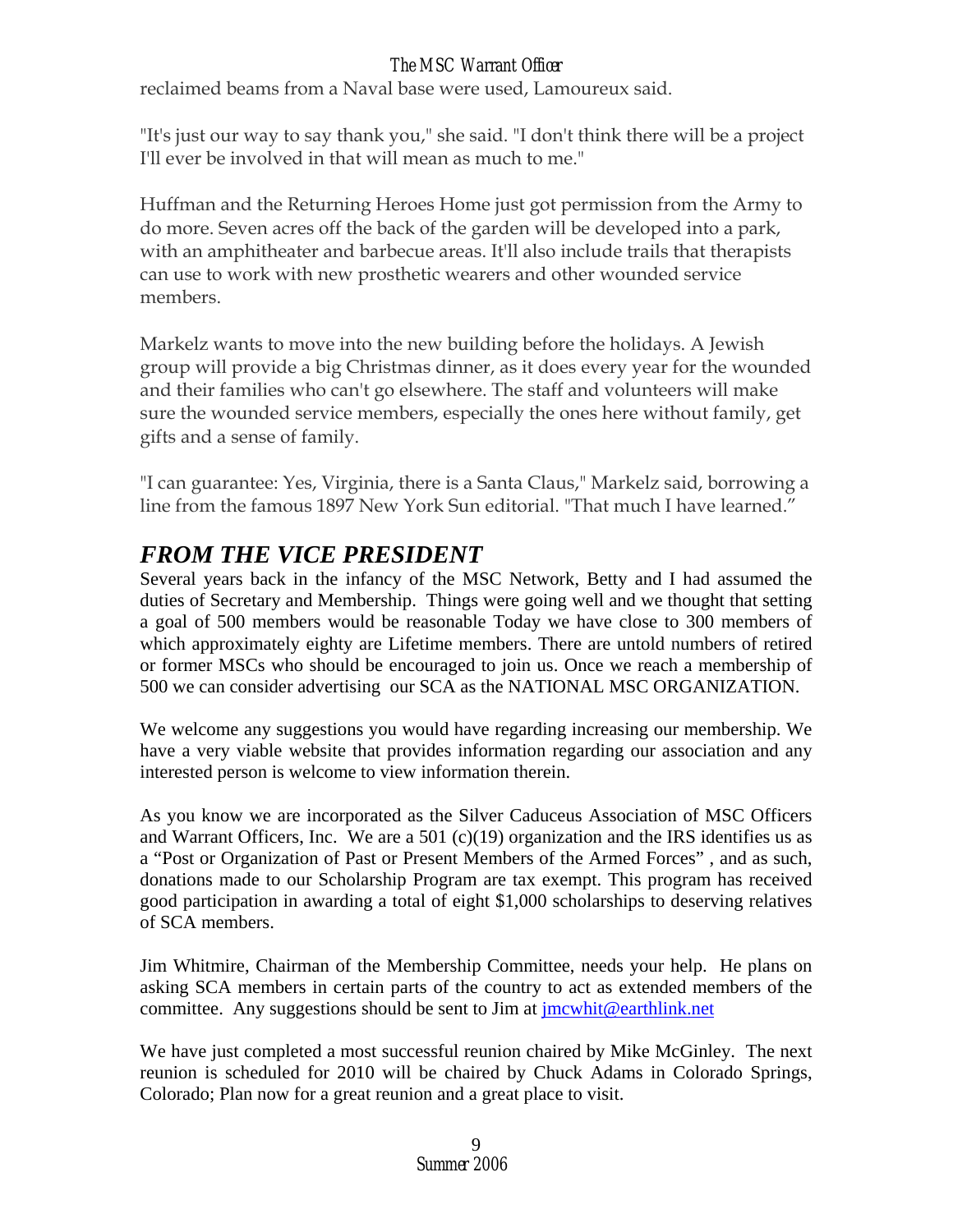The Scholarship Program has been a worthy endeavor for our members, but it may be time to consider more programs of this type. Send in your ideas.

In conclusion, here are some things to keep in mind:

 RECRUIT A NEW MEMBER PAY YOUR DUES FOR 2 YEARS – SAVES VOLUNTEER TIME SEND NEWS ITEMS TO DICK GINN OUR EDITOR AND HISTORIAN CHECK THE WEBSITE FREQUENTLY: [www.silvercaduceusassociation.com](http://www.silvercaduceusassociation.com/)

Betty and I hope that all of you have a joyous, happy, and healthy 2009.

Earl C. McSwain VP, SCA

## *TREASURER'S REPORT*

Financial Report as of 31 December 2008

| <b>Checking Account:</b> | \$23,314.95 |
|--------------------------|-------------|
| Checking Account, CD:    | 10,000.00   |
| Scholarship Fund:        | 6,371.93    |
| Scholarship Fund, CD:    | 5,000.00    |
| Petty Cash:              | 20.00       |
| <b>Grand Total:</b>      | \$44,706.88 |

During 2008, Membership income was \$8064.50. The 2008 Reunion income was \$20,972.45. The Reunion expenses were \$19,373.97. The overall income from the 2008 Reunion was \$1,598,48. The Association sponsored the opening Reception on 25 September 2008 at a cost of \$3,850.60.

James A. Martin Jr. Treasurer Email [ma7422@sbcglobal.net](mailto:ma7422@sbcglobal.net)

# *JOE ON THE WEB*

A report from the www.silvercaduceusassociation.com Webmaster

Hello folks, and welcome to the first edition of "Joe on the Web". During the 2008 reunion I had the opportunity to meet many of you and I must say that I feel that it is a privilege to serve as your webmaster. As you may know the purpose of the Silver Caduceus Association is to promote the history and traditions of the Medical Service Corps, to enhance continuing education and to support social and recreational activities to its members. The purpose of the web site is to act as a conduit between you the members and the directors of the organization so that we may fulfill that purpose and simultaneously keep you informed.

If you have not visited our web site located at [www.silvercaduceusassociation.com](http://www.silvercaduceusassociation.com/) please do so as often as possible as this is the best method to stay up to date with many of the exciting things that are going on. One of the latest editions that we have added to our site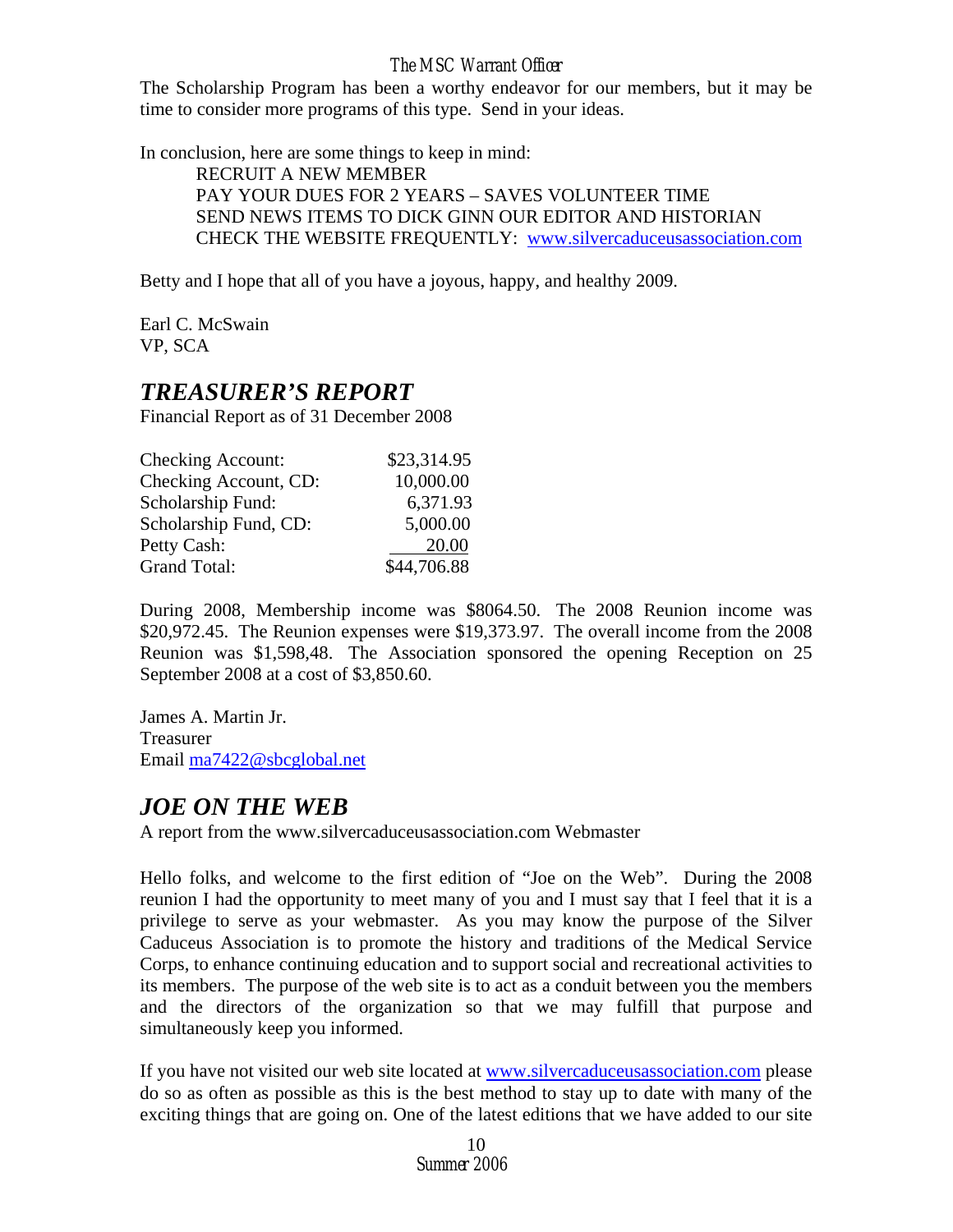is the link to the Chief Medical Service Corps Blog which allows you the opportunity to see some of the things that are going on with our active duty MSCs. With the help of our historian COL (Ret) Dick Ginn the MSC book has been placed on the Office of Medical History website and we are working feverishly to have it available on our web site as well or at the very least a link to the Medical History website for your convenience. You may notice that the Silver Caduceus Association Bylaws link is presently under construction on the web and we hope to have that up to date and on line before the publication of the next newsletter. One area that I could use the help of members is to up to date deceased listing on our web site. In the past we only listed those deaths that occurred between reunions. What we would like to do is list all of our fallen MSC's with the leading section as current deaths. This is a challenge that is not without obstacles and may never be complete but we would like to attempt to make it as complete as humanly possible. Look at the web site and send to me any deaths that you know of and when it occurred if possible. Please do not speculations but only deaths that you know are factual based on evidence.

Now is the time to start planning for our next big occasion, which will be our 2010 reunion in Colorado Springs. I will be working closely with the reunion planning committee in keeping you informed as the two years narrow down to the actual time of the event. Two thousand ten will be here before we know it.

Joe McCain, Webmaster [jmcclain7@cox.net](mailto:jmcclain7@cox.net)

# *FROM THE HISTORIAN Remember Our History, Preserve Our History*

**Dustoff in Iraq** Commissioned Army aeromedical evacuation officers are MSCs, and a book on aeromedical evacuation in Iraq is now available on the internet.

*In Their Own Words, the 498<sup>th</sup> Air Ambulance Company in Iraq, 2003, is a collection* of interviews conducted by COL (Ret) Richard V.N. Ginn with members of the  $498<sup>th</sup>$ Medical Company (Air Ambulance) upon their return from Iraq in 2003, where they were attached to the 1<sup>st</sup> Marine Expeditionary Force from the commencement of hostilities to the fall of Baghdad. The manuscript includes an introduction, unit history, timeline, detailed listing of acronyms and technical words, and accounts of the advance on Baghdad as told by the leaders of the Company's forward support medical teams.

The manuscript length is 222 pages, The book is posted in PDF format on the internet website of the Office of Medical History of the Army Surgeon General at <http://history.amedd.army.mil/>

It is located under Books and Documents; Operation Iraqi Freedom. Publication in a print version is pending.

**The History of the U.S. Army Medical Service Corps** The ordering information is Ginn, Richard V.N., *The History of the U.S. Army Medical Service Corps*, Washington D.C., Office of the Surgeon General and Center of Military History, U.S.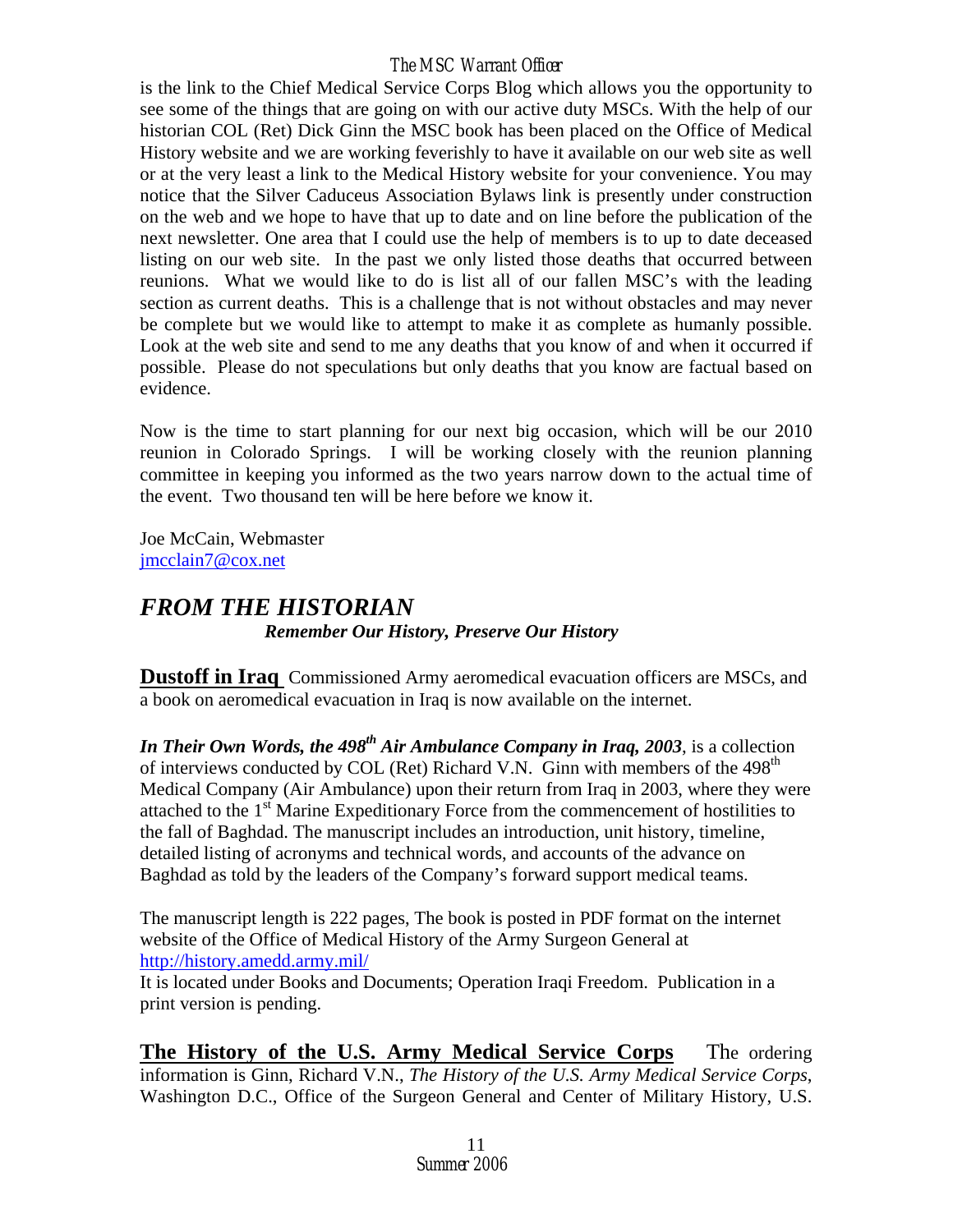Army, 1997, 536 pages, tables, charts, illustrations, appendices, bibliographical note, and index. ISBN 0-16-045353-4

The book has just been posted in PDF format on the internet website of the Office of Medical History of the Army Surgeon General at <http://history.amedd.army.mil/>It is located under Books and Documents; Histories of the AMEDD Corps.

**Sale to the Public:** The book is available for public sale by the Government Printing Office, Superintendent of Documents. Price: \$36 (softbound) GPO Stock Number 008- 029-00308

 Internet: [HTTP://bookstore.gpo.gov](http://bookstore.gpo.gov/) Phone: (toll free) 866-512-1800 (D.C. area) 202-512-1800 Mail: Superintendent of Documents, P.O. Box 371954, Pittsburgh, PA 15250-7954

**Members of Active, Reserve and National Guard Units:** The book is available for issue free of charge to any member of a military unit. Submit unit requisitions for CMH Pub 30-19 (hardbound) or CMH Pub 30-19-1 (softbound) to the U.S. Army Publications Distribution Center, 1655 Woodson Road, St. Louis, MO 63114-6181.

# **MSC History Program: Your Role in Preserving MSC History**

MSC active, retired, and former officers, and friends of the MSC can support our history program by contributing:

- Documents
- Interviews
- Photos
- Artifacts
- Written and Audiovisual Products

For details go to the MSC homepage <http://medicalservicecorps.amedd.army.mil/>which will link you to Army Knowledge Online (AKO). You will be required to register with AKO to use that service.

Or, just contact me: Dick Ginn, Historian [dickginn@aol.com](#page-0-0)

# **MEMBERSHIP AND DUES**

**Membership:** Encourage fellow MSCs to join the Silver Caduceus Association. Ask them to contact Jim Whitmire, Membership Chair, at [jimcwhit@earthlink.net](mailto:jimcwhit@earthlink.net)

**Dues:** First year dues for new members is \$25. Renewal fee is \$15 per year. Lifetime is \$200. Please send your dues to the Silver Caduceus Association, P.O. Box 39514, San Antonio, TX 78218.

# *2010 REUNION*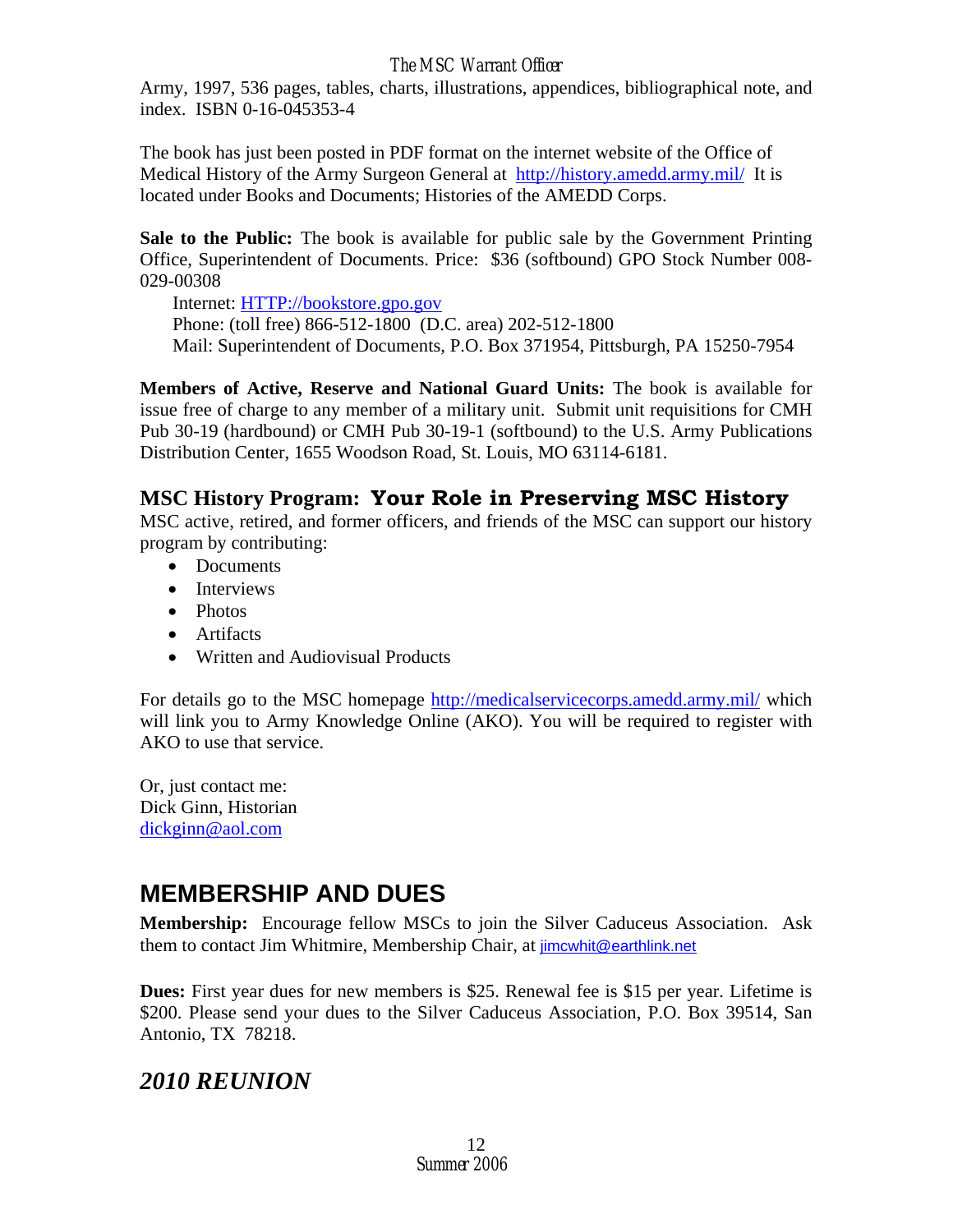The next MSC Reunion is scheduled for 16 - 18 September 2010 in Colorado Springs, Colorado. COL(R) Chuck Adams and Wendy Adams are presently exploring hotel options and will start looking at the program in the very near future, and they welcome any program input the Association members may have.

George "Chuck" Adams, Chairman, 2010 MSC Reunion Committee Email [drcadams@mac.com](mailto:drcadams@mac.com)

# *SILVER CADUCEUS SCHOLARSHIP FUND*

**2008 Scholarship Winners** As we announced at the Reunion, the Silver Caduceus Association awarded three \$1,000 scholarships to the following individuals:

**Robert A Klotz** Sophomore at Auburn University, majoring in education. Nominated by: Robert H. Willis, LTC, MSC, Ret (Grandfather)

**Elliott T. Scherer** University of Oregon, majoring in international business. Nominated by: Frank A. Audino, LTC, MSC, Ret (Grandfather)

**Tyler B. Hammond** University of South Florida, majoring in pre-med – pharmacy. Nominated by: George Hammond, Col , MSC, Ret (Great-Uncle)

**Donations:** Our cause is worthy, and it's fully tax deductible. Send your donation to: Silver Caduceus Association, P.O. Box 39514, San Antonio, TX 78218

**2009 Scholarships:** George reports that the Committee has received three applications for 2009, and they will be announcing the winners on the SCA Website when a decision has been reached.

George Hammond, Chairman, Scholarship Committee Email [geoh2o@juno.com](mailto:geoh2o@juno.com)

# *CHAPLAIN'S CORNER*

"A Celebration of Life" Silver Caduceus Association Memorial Service Address by COL(Ret) Robert F. Bories, Jr. 27 September 2008

A memorial service can easily become a very sad and depressing event if the total focus is on the fact that those being memorialized are no longer with us. Certainly that's one approach. But I suspect that if these Medical Service Corps officers we honor today could speak to us now, they would tell us to reflect on who they were, what they did and what they left behind. In other words, rather than mourning their deaths, we should celebrate their lives. Wherever we go and whatever we do, we always leave something behind. Some would call it a legacy. Others may use the metaphor of footprints. Certainly, we all leave footprints behind.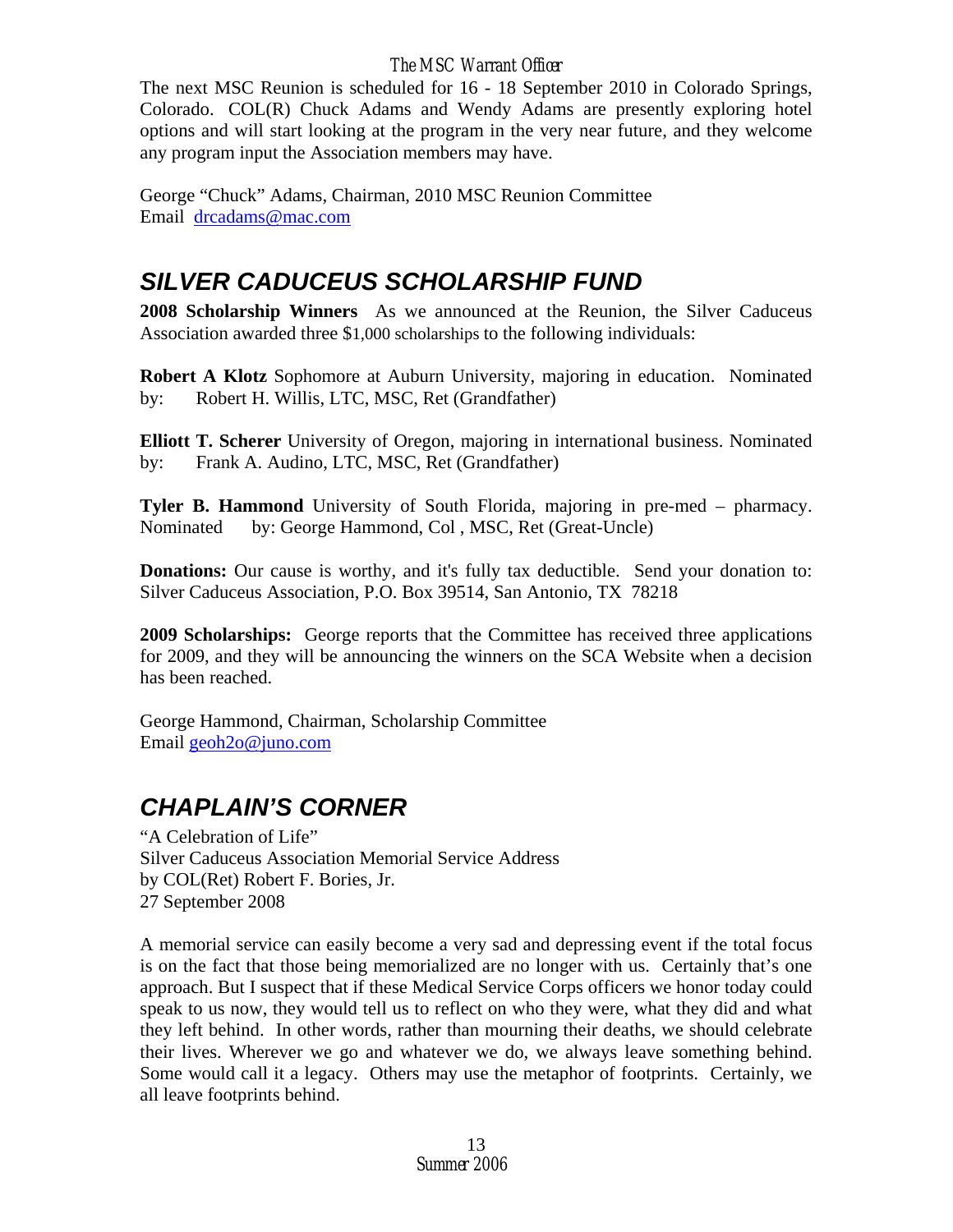As I was thinking about this, my thoughts went back to my teen years when my family vacationed on the Outer Banks of North Carolina, that stretch of land which includes Kitty Hawk, Kill Devil Hills, and Nags Head. When it was time for my father to retire from the CIA, my parents purchased a home there, 800 feet from the ocean. It was a great place to visit and enjoy the beach.

I remember being there and, as we have all done, looking back at my footprints in the sand. Now this was not in the soft sand away from the water and it was not in the surf but rather it was on that packed area that's damp but firm. If you've ever done this, don't you tend to compare the footprints you see? Indeed, it's a podiatrist's dream! Of course, there are many types of footprints and many degrees of arches. Some of them are so high that it almost looks like the foot is comprised of two parts. Unfortunately, that's not the case with me. I've always had flat feet and my footprints look more like handprints! Anyway, I then started thinking about footprints in an abstract sense. Eventually, my thoughts focused on the metaphor of what footprints can imply to us as we celebrate the lives of these MSC officers.

What is a footprint? It's an impression. It can be fleeting, like those at the beach which are washed away by the next wave. It can be permanent; for example, think about the footprints and handprints placed in concrete by the movie stars at Grauman's Chinese Restaurant in Hollywood. Or think about the "footprints" these lives have left on our minds and in our hearts.

I'm reminded of a phrase that is a cliché, but nonetheless a truism. "You never get a second chance to make a first impression." So often, the first impression may be the one that lasts. I'm going to pause now; I encourage you to take a moment and look at the names of those we are memorializing today. Think back to the time you met one of these officers for the first time. Remember that impression, that footprint on your mind.

Now, the other side of the coin is a contradictory cliché. "You can't judge a book by its cover." There's a lot of truth there, too. The fact is, first impressions can be changed. Haven't we all met someone whom we didn't particularly like or seemed particularly intimidating at first but then we changed our minds once we got to know him or her? Sure. Now think again about that officer and your first impression. Was your first impression the lasting impression you have of them or did it change over time? Regardless of which it is, these impressions or footprints are all about what they have left behind – the memories of their lives we celebrate today. It's about their legacy – what they contributed to God, to family, to country. Now, one more time, think back to whom you pictured a few moments ago and what some of their contributions were – those things that made them who they were. This is what we celebrate today.

I think that as we celebrate the lives of those who have gone before us, there is also a lesson for us, as well, and that is that we should be conscious of the impressions or footprints we leave behind.

Now, when you're conscious of the impressions you make, you can take positive steps to ensure they're good ones. Consider the case of New York Yankee legend Joe DiMaggio. He was in the twilight of his career and his place in baseball immortality and the Hall of Fame had been assured. Yet, he ran out every routine ground ball and pop up. When a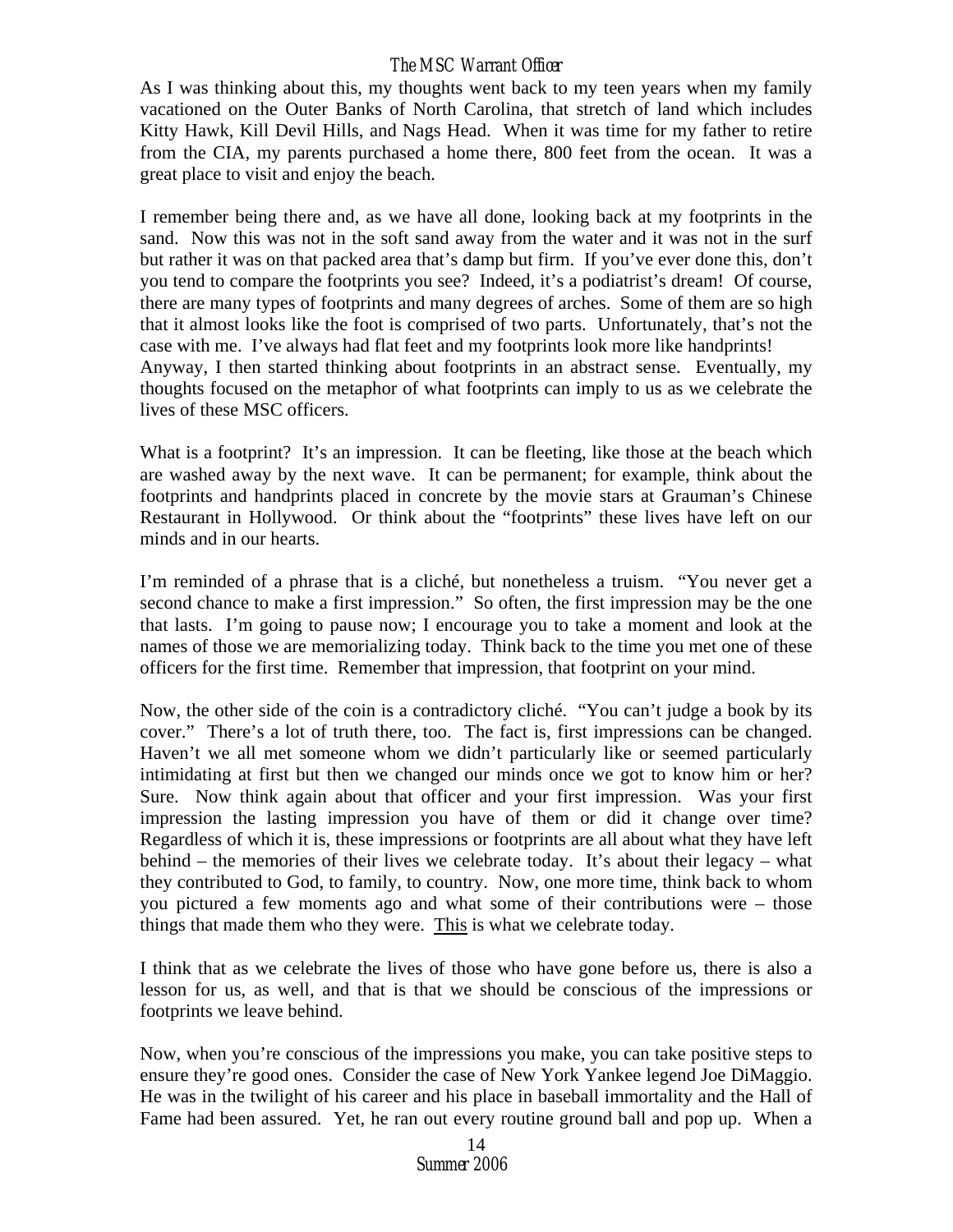rookie asked the legend why he bothered, Joe replied, "Somewhere up in those stands, there's a kid who is seeing me play for the first time. I don't want him to remember me as a player who dogged it."

I think it's safe to say, as we look back at the footprints of and celebrate the lives of these officers today, these were men who served honorably and who never dogged it. In keeping with the theme of celebrating life, let me close with a poem by an anonymous author. Its title is "Do Not Weep for Me."

> Do not weep for me, for I have lived. I have joined my hand with my fellows' hands, To leave the planet better than I found it. Do not weep for me, for I have loved and been loved by my family, by those I loved who loved me back. For I never knew a stranger, only friends. Do not weep for me. When you feel the ocean spray upon your face, I am there. When your heart beats faster at the dolphin's leaping grace, I am there. When you reach out to touch another's heart, as now I touch God's face, I am there. Do not weep for me. I am not gone.

# *IN MEMORIAM*

We have received notification of the deaths of the following MSCs since our last newsletter. We offer our condolences to their families and friends.

> LTC John Casasanta COL Paul A. Cevey LTC Arthur J. Criswell LTC Alfred Eigenberg COL Ben Fisher MAJ William H. Herrick COL Robert I. Jetland MAJ Joe Langer COL Fred Leven CPT Glen A. Melton COL Gayland Miles COL Jesse N. Nason LTC Phil Pemberton MAJ Walter Peppers COL Albert L Schiavone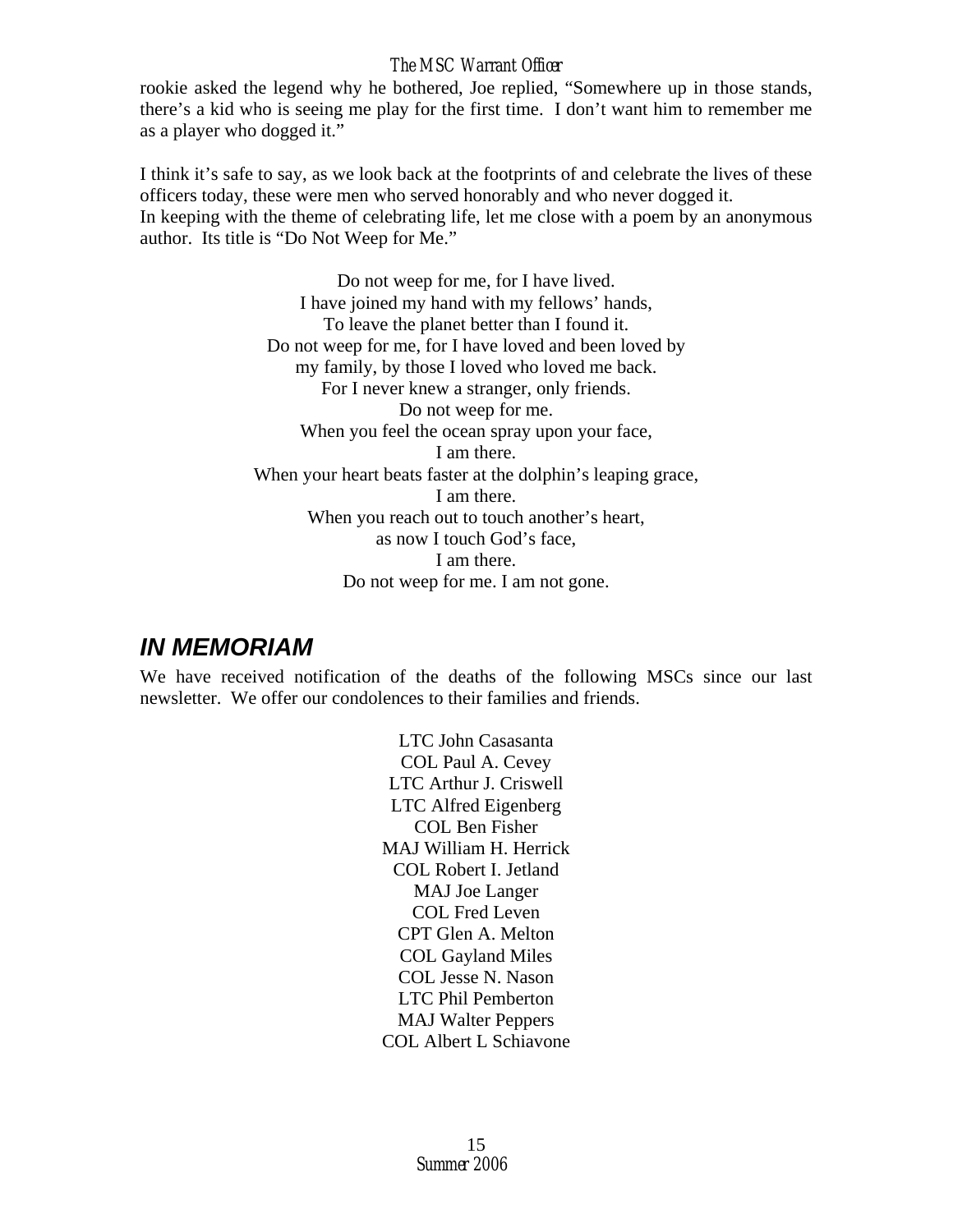**Please notify our Chaplain, Bob Bories**, of the death of any active, retired or former MSCs. You can contact Bob by email at [rbories@aol.com](mailto:rbories@aol.com) or by letter to COL Bob Bories, 50 Vienna, San Antonio, Texas 78252.

# *SILVER CADUCEUS ASSOCIATION LEADERS*

In each issue we highlight the background of our SCA leaders. This time we turn the spotlight on

Our president, Ed Hollingsworth.

**Chief Warrant Officer (Ret) Ed Hollingsworth** was born and raised in Southern West Virginia, the son of a coal miner. He went to Fayetteville High School and entered military service in January, 1959. Ed served as an enlisted medic with the US Army Air Defense Command with duty stations in Connecticut, Greenland, and New Jersey. After completion of Medical Equipment Repair schools, he served at Yuma Proving Ground, Yuma, Arizona; Sierra Ordnance Depot, Herlong, California; Walter Reed Army Medical Center, Washington, DC; and SEATO Medical Research Laboratory, an overseas activity of the Walter Reed Army Institute of Research, located in Bangkok, Thailand.

He was promoted to warrant officer in the specialty of Health Services Maintenance Technician, while serving with the  $71<sup>st</sup>$  Evacuation Hospital, Pleiku, Vietnam. In other assignments CWO Hollingsworth served as an Instructor Supervisor and Chief, X-Ray Training Branch at the US Army Medical Equipment and Optical School at Fitzsimons Army Medical Center, Denver, Colorado; Maintenance Officer at the Armed Forces Radiobiological Research Institute, Bethesda, Maryland; Medical Maintenance Officer, Walter Reed Army Medical Center, and the US Army Hospital, Bangkok, Thailand. He retired from active duty in 1980 as Chief, Maintenance Division, Fitzsimons Army Medical Center, Denver, Colorado.

After military service Ed was Training Manager and then Western Region Service Manager for Philips Medical System. He was then appointed District Manager, Southern California, for Picker International. He retired from Carl Zeiss Surgical, Inc. in December, 2004 as Western Region Manager. Since retiring from Carl Zeiss, he has worked as a medical equipment maintenance consultant working internationally, and has received several management awards from private industry

Ed and his wife, Linda, reside in Oceanside, California. He has two children and three grandchildren. Since retirement Ed has devoted his free time to volunteering with organizations such as SCORE, MOAA, and his homeowners association. He maintains the roster of retired MSC Warrant Officers, and publishes a semi-annual newsletter, *The MSC Warrant Officer,* which he distributes to retired MSC Warrant Officers.

Ed holds degrees in Applied Science and Business Management from Regis University, Denver, Colorado. His hobbies include cars and stained glass, and he's the proud owner of an older Jaguar convertible that he enjoys polishing and riding on the Pacific Coast Highway with the top down.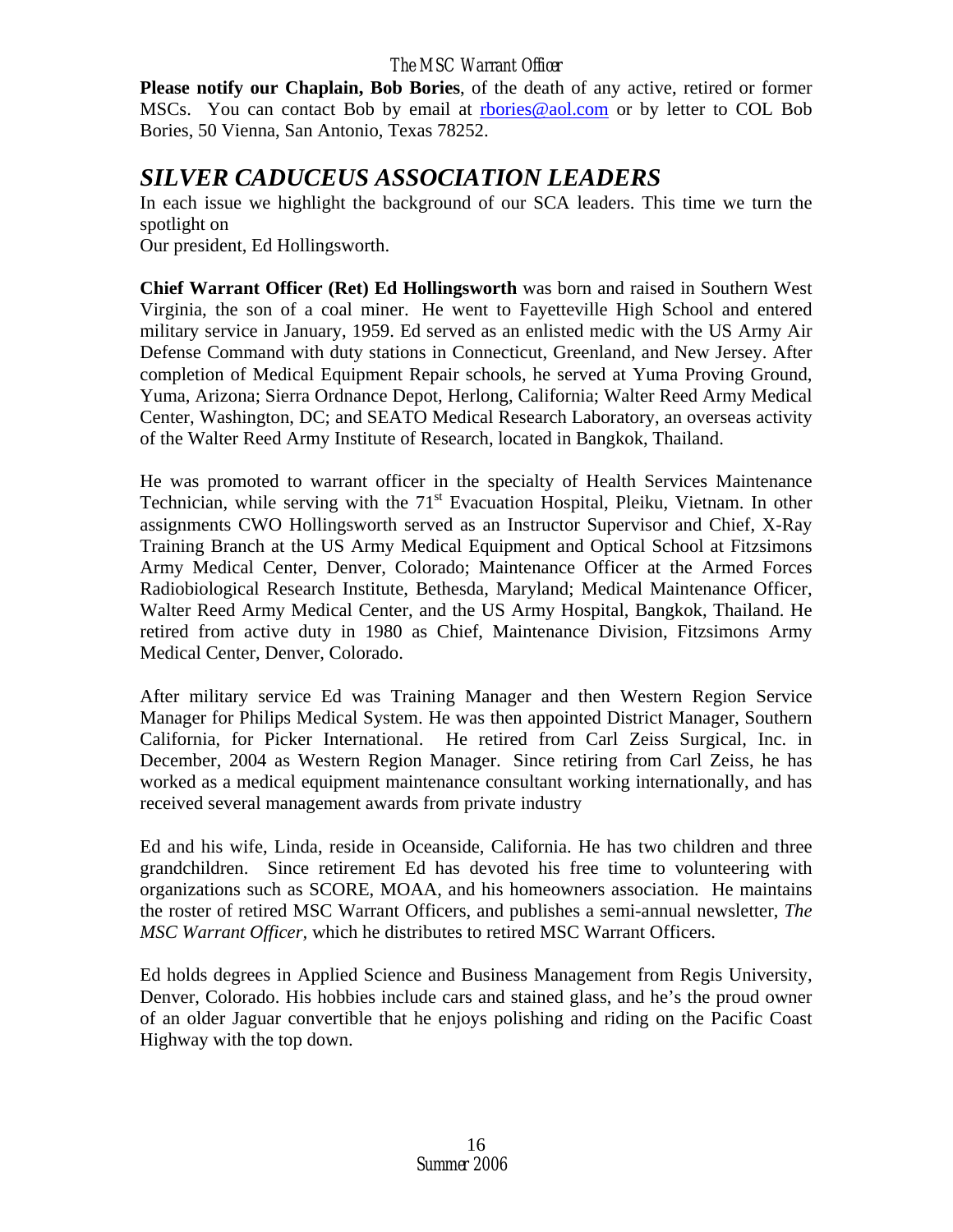## *NEWSLETTER ITEMS AND FEEDBACK*

Please forward items for the newsletter and any feedback to COL (Ret) Dick Ginn, 6825 Spring Beauty Court, Springfield, VA 22152, email [dickginn@aol.com](mailto:dickginn@aol.com) or phone 703-912-4326.

## **Silver Caduceus Association of Officers and Warrant Officers, Inc. Membership Application.**

| SILVER CADUCEUS ASSOCIATION OF<br>MSC OFFICERS AND WARRANT OFFICERS, Inc.                                                                                                         |  |  |
|-----------------------------------------------------------------------------------------------------------------------------------------------------------------------------------|--|--|
| <b>MEMBERSHIP APPLICATION</b>                                                                                                                                                     |  |  |
| The Silver Caduceus Association of Medical Service Corps Officers and<br>Warrant Officer who are serving or have served in the United States<br>Army and their surviving spouses. |  |  |
| <b>PLEASE PRINT</b>                                                                                                                                                               |  |  |
|                                                                                                                                                                                   |  |  |
|                                                                                                                                                                                   |  |  |
| Address                                                                                                                                                                           |  |  |
| (mailing address, with apartment or lot number)                                                                                                                                   |  |  |
|                                                                                                                                                                                   |  |  |
| (City, State, Zip)                                                                                                                                                                |  |  |
|                                                                                                                                                                                   |  |  |
|                                                                                                                                                                                   |  |  |
|                                                                                                                                                                                   |  |  |
| Email                                                                                                                                                                             |  |  |
|                                                                                                                                                                                   |  |  |
|                                                                                                                                                                                   |  |  |
| Dates of Service                                                                                                                                                                  |  |  |
| (Mo/Yr to Mo/Yr)                                                                                                                                                                  |  |  |
| 17                                                                                                                                                                                |  |  |